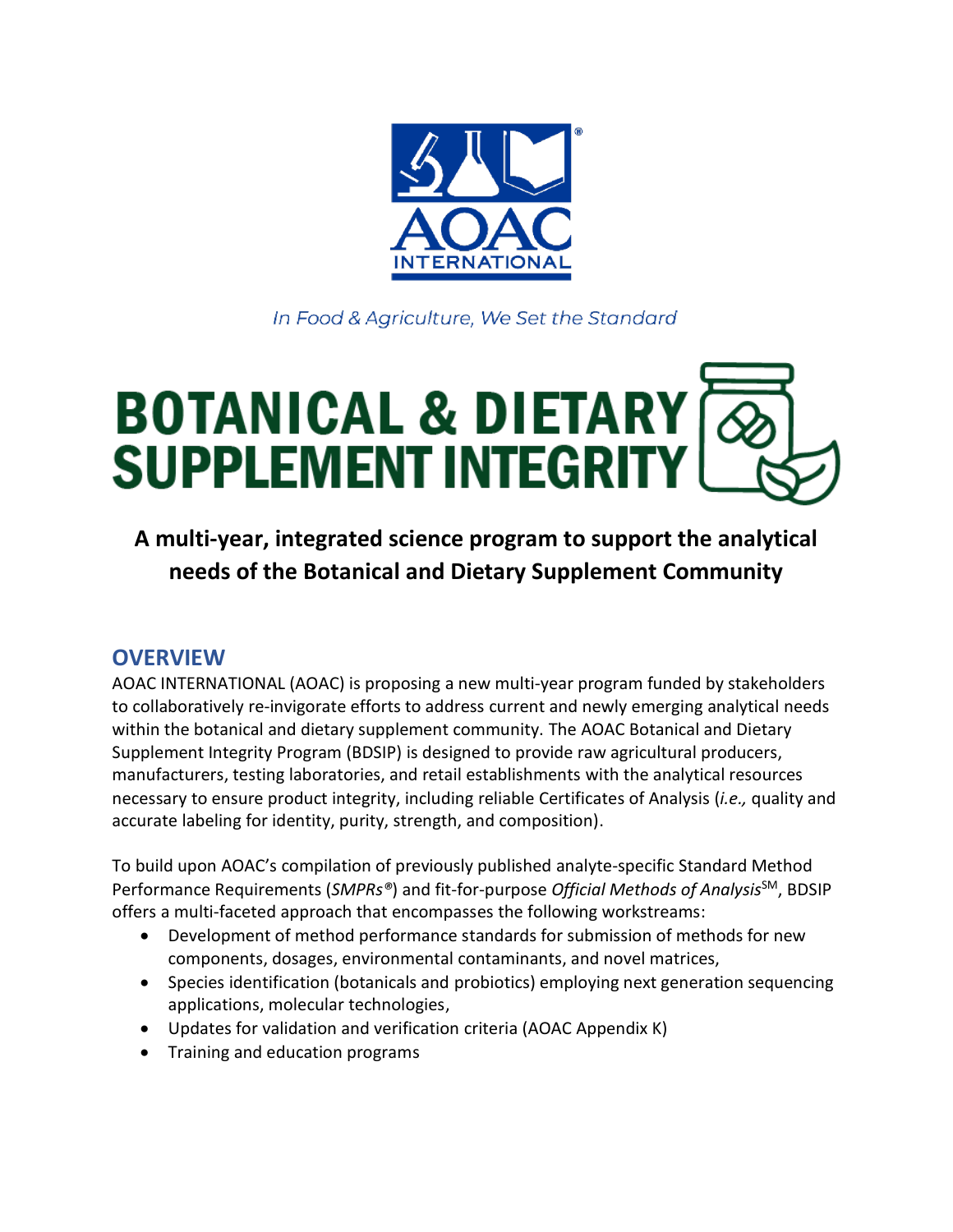As part of this effort, AOAC is also committing to re-evaluating and updating those "orphaned" SMPRs for which no methods were submitted through our previous program.

#### **BACKGROUND**

Dietary supplements are a class of products intended to augment nutritional intake and/or ensure that an individual gets enough of the vital substances the body needs to function. They are not intended to treat, prevent, or cure diseases, used as a conventional food or as a sole item of a meal. Many ingredients in dietary supplements are regarded as nutritionals. Examples include water- and fat-soluble vitamins, co-factors, minerals, herbs, botanicals, and enzymes alone or in combination. By most international standards, they are intended to be taken orally and are marketed in multiple dose forms (*e.g.,* as tablets, capsules, soft gels, gel caps, powders, and liquids) and dosages.

In the United States, botanical and dietary supplement safety and integrity are regulated under The Dietary Supplement Health and Education Act of 1994 (DSHEA) with authority granted to the U.S. Food and Drug Administration under 21 CFR, Part 111 (2007), "*Current Good Manufacturing Practice in Manufacturing, Packaging, Labeling, or Holding Operations for Dietary Supplements."* 21 CFR, Part 111 (2007) defines the responsibilities industry must take to ensure quality through Good Manufacturing Practices. Key points regarding analytical test methods and validity of results include:

- Establish component specifications that are necessary to ensure that specifications for the purity, strength and composition of dietary supplements manufactured using the components are met,
- Supplier Certificates of Analysis (COAs) of components; description of the test used and actual results of the tests or examinations.

In the European Union, the manufacturing and trade of herbs and dietary supplements are regulated by pharmaceutical and food laws. While dietary supplements are subject to food laws, regulatory provisions dealing with herbs are found in pharmaceutical regulations. Regulatory oversight in Asia-Pacific Countries (APAC) *e.g.,* China, India, Australia, Korea, and Southeast Asia (ASEAN) is similarly compartmentalized to varying degrees between food and pharmaceutical regulations.

The 2021 market for botanicals and dietary supplements according to consumer sales was \$48.5B in the US and \$151.9B globally. The expansion of product offerings has rapidly exploded worldwide. The COVID-19 pandemic, the exponential growth of on-line sales, and trends in CBD-containing product development and market availability are recent contributing factors. The result has been a renewed call for increased regulatory scrutiny, awareness of product integrity and safety, and a greater collaborative environment among stakeholder communities that include growers, manufacturers, retailers, and regulators. Notable industry-led initiatives include the "Tested to be Trusted" Program (CVS, 2019), COA from an ISO/IEC 17025 accredited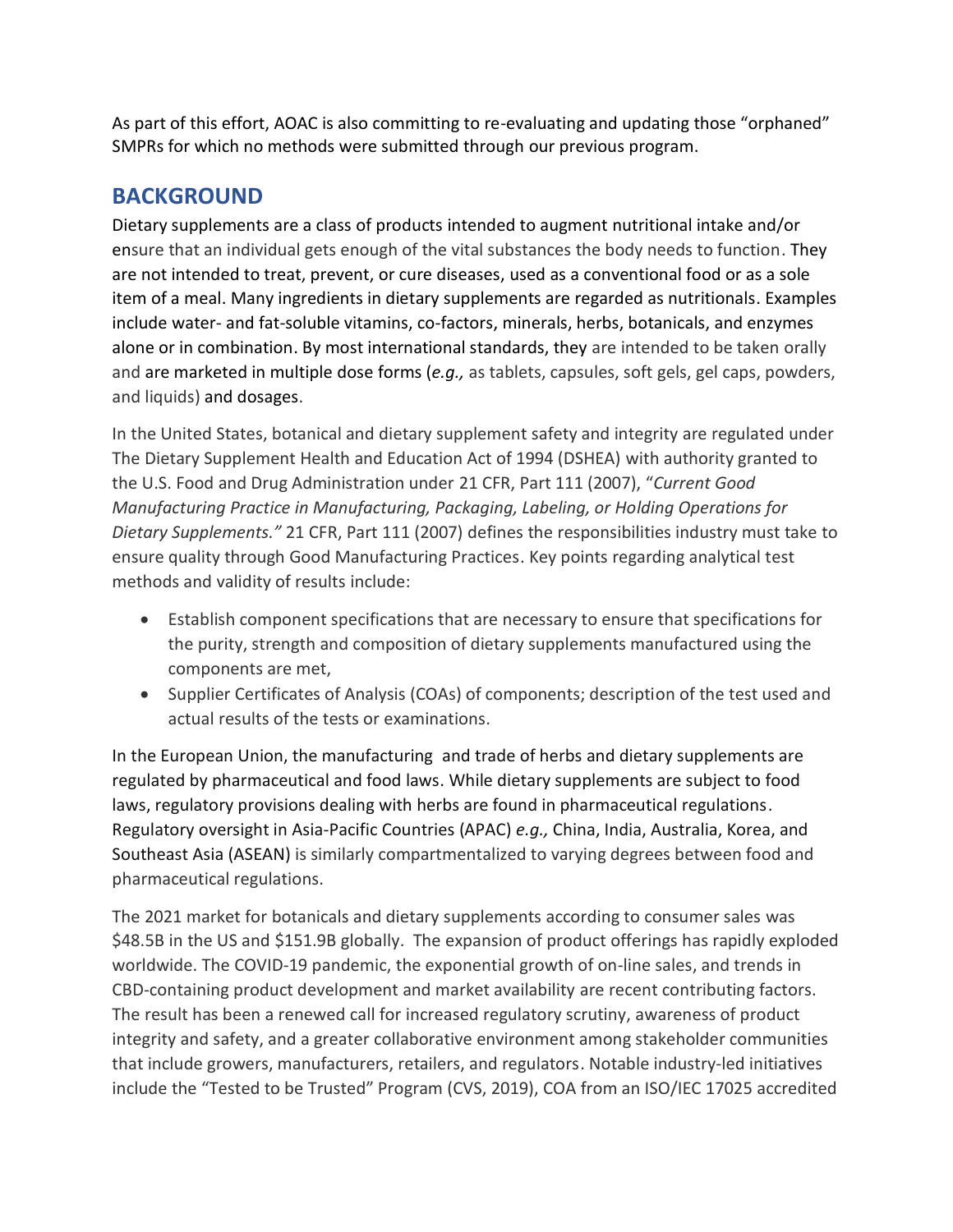laboratory (Amazon, 2020), and the formation of the Global Retailer and Manufacturer Alliance (GRMA) Dietary Supplement Integrity Committee (2022).

### **AOAC AND DIETARY SUPPLEMENTS**

AOAC has been a leader within the dietary supplement analytical community since 2001. Between 2001 and 2013, in collaboration with the National Institutes of Health Office of Dietary Supplements, AOAC adopted 11 official methods of analysis along with training materials, validation guidelines, a section in the AOAC Laboratory Accreditation Criteria Committee guidelines, a dedicated chapter in the AOAC *Official Methods of Analysis*SM and a dedicated section of the Journal of AOAC INTERNATIONAL to the measurement of dietary supplement components. From 2013 to 2018, AOAC INTERNATIONAL, in a continued collaboration with the National Institutes of Health Office of Dietary Supplements, embarked on a large-scale stakeholder program to develop much needed consensus-driven performance standards and analytical methods for ingredients used in dietary supplements. As a result of this five-year effort, 34 Standard Method Performance Requirements (*SMPRs)* were adopted, and 16 methods were approved for First Action Status as *Official Methods of Analysis*SM for 25 high priority ingredients.

In the intervening years since the program's completion, new regulations, new product offerings and expanding consumer markets, have brought greater attention to recognized analytical gaps needed to support dietary supplement quality and safety for producers, retailers, and consumers alike. In addition, large retailers of dietary supplements are moving towards requiring that all such products bear a certificate of analysis (*i.e.,* tested by an accredited laboratory using validated compendial methods).

Botanicals and dietary supplements are specific types of matrices with different types of delivery systems and dosages. As such, performance standards and current *Official Methods of Analysis*SM for such analytes in food matrices may not be suitable (*i.e.,* fit-for-purpose,) to quantify the same analytes in dietary supplement dose forms such as chewable gels, soft gels, and tablets.

# **MOVING FORWARD WITH AOAC's BDSIP**

AOAC INTERNATIONAL is seeking financial support to launch the *Botanical and Dietary Supplement Integrity Program*. Based on our 20 years of analytical support and accomplishments in this product sector and as a continuing partner with the above-mentioned stakeholder communities, this program will:

- Develop performance standards applicable to the analyte (including dosages), component, contaminant, and matrix of highest priority,
- Instill confidence in test data reliability, for manufacturers, retailers, and regulators,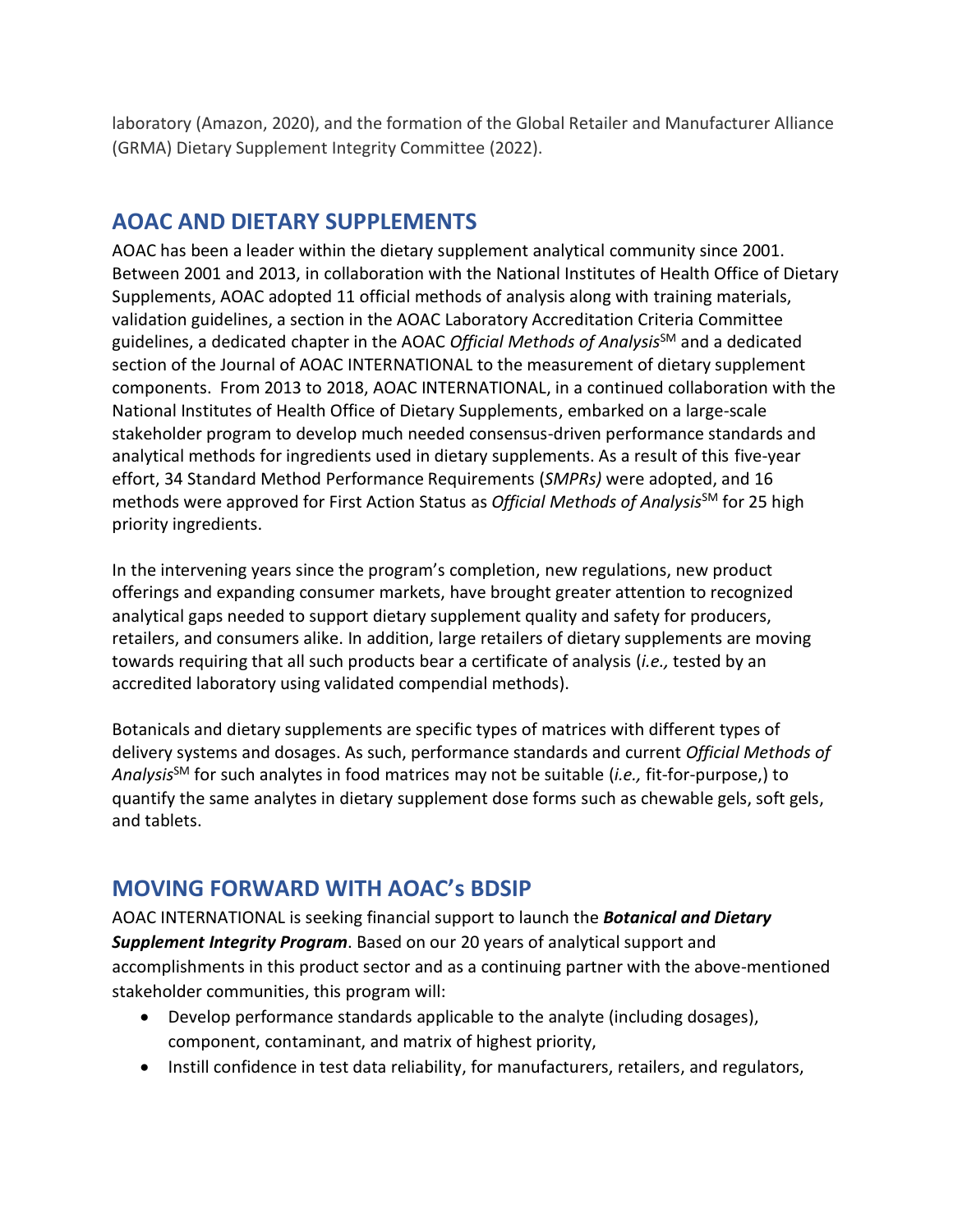• Foster development and adoption of *Official Methods of Analysis* that are fit-forpurpose and apply appropriate, consensus-driven method performance standards to meet industry GMP requirements and regulatory review.

Based on input received, we have already seeded this new program with two projects designed to address dosage claims and contaminant analysis. These include: Voluntary Consensus Standard for the Determination of Folic Acid in Chewable Gels, Soft Gels and Tablets [\(Folic-Acid](https://www.aoac.org/wp-content/uploads/2021/09/Folic-Acid-in-Dietary-Supplements-Proposal-9.16.21.pdf)[in-Dietary-Supplements-Proposal-9.16.21.pdf \(aoac.org\)](https://www.aoac.org/wp-content/uploads/2021/09/Folic-Acid-in-Dietary-Supplements-Proposal-9.16.21.pdf) for which a standard has recently been adopted; and, Voluntary Consensus Standard for the Determination of Pyrrolizidine Alkaloids in Teas, Herbal Infusions, and other Foods Containing Herbal Ingredients ([AOAC-Pyrrolizidine-](https://www.aoac.org/wp-content/uploads/2021/06/AOAC-Pyrrolizidine-Alkaloids-Proposal-6.11.21.pdf)[Alkaloids-Proposal-6.11.21.pdf\)](https://www.aoac.org/wp-content/uploads/2021/06/AOAC-Pyrrolizidine-Alkaloids-Proposal-6.11.21.pdf) that is about to get underway.

It is important to note that this program is designed to support parallel workstreams to address multiple but distinct interests. These can be undertaken simultaneously with adequate Advisory Panel support for each workstream. Advisory Panel members will help to steer the overall work of the BDSIP while focusing on workstreams that will address their specific nextgeneration technology interests/needs.

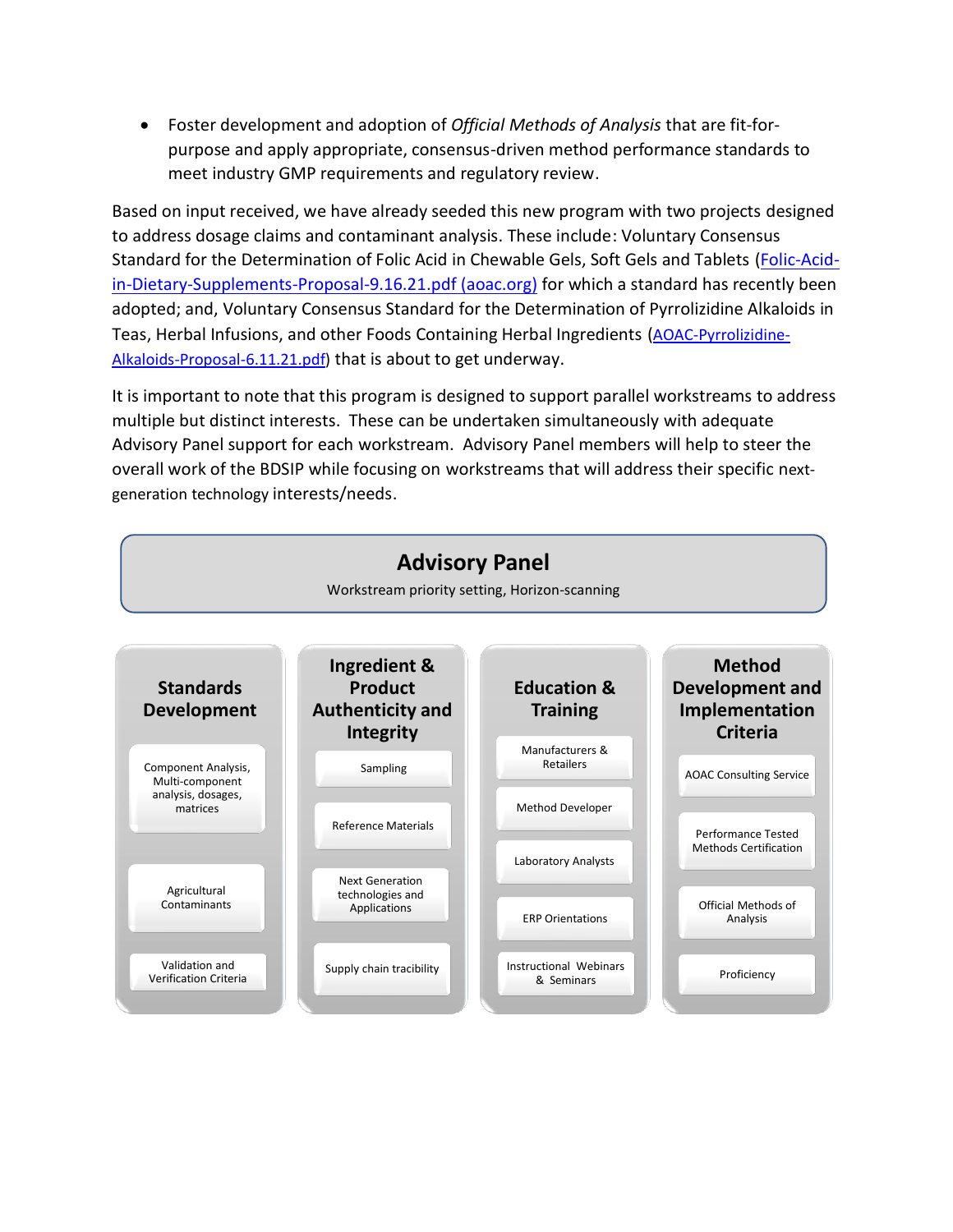# **Seeking Support**

BDSIP will be guided by an Advisory Panel comprised of funding organizations from government, industry and academia to confirm priorities and working group objectives. This panel will meet quarterly to review progress and consider additional objectives.

To launch this multi-year effort, AOAC INTERNATIONAL is asking organizations to join this important program with an annual contribution of \$10,000. Other levels of contributions will be considered as well<sup>1</sup>. Each individual workstream will require \$80,000 to begin working group activities<sup>2</sup>.

Funding will support the following for each workstream<sup>3</sup>:

- o Identification of and recruitment for working groups and members,
- $\circ$  Facilitating AP meetings, working group and subgroup meetings (when needed) for drafting of consensus documentation,
- o Coordination of all program meetings
	- Two (2) annual in-person program meetings,
	- Working group meetings and subgroup meetings (both in-person, web conference, and online collaboration)
- Processes for drafting documents and consensus building,
- Publication of approved consensus documents,
- Travel for no more than three (3) invited key experts needed to complete the work.

# **Benefits as an Advisory Panel Member**

- Multiple workstreams for prospective AP members to select based on your priority analytical needs,
- Leadership in establishing consumer confidence by driving the development of internationally recognized performance standards that will foster the development of *Official Methods of Analysis,*
- Engagement with a select group that will set benchmarks for quality and product integrity,
- Opportunity to drive the development of criteria for novel applications for botanical testing that incorporate cutting edge technologies to ensure botanical authenticity,
- Steer the revision and updating of globally accepted method validation criteria and method verification criteria to ensure proper method implementation,
- Lead the development of needed laboratory end-user guidance and quality testing program components for the botanical and dietary supplement community.
- Earn financial discounts on select AOAC INTERNATIONAL Science Programs
- *Ensure that all testing data provided in a COA is accurate and reliable which will translate into consumer safety and trust.*